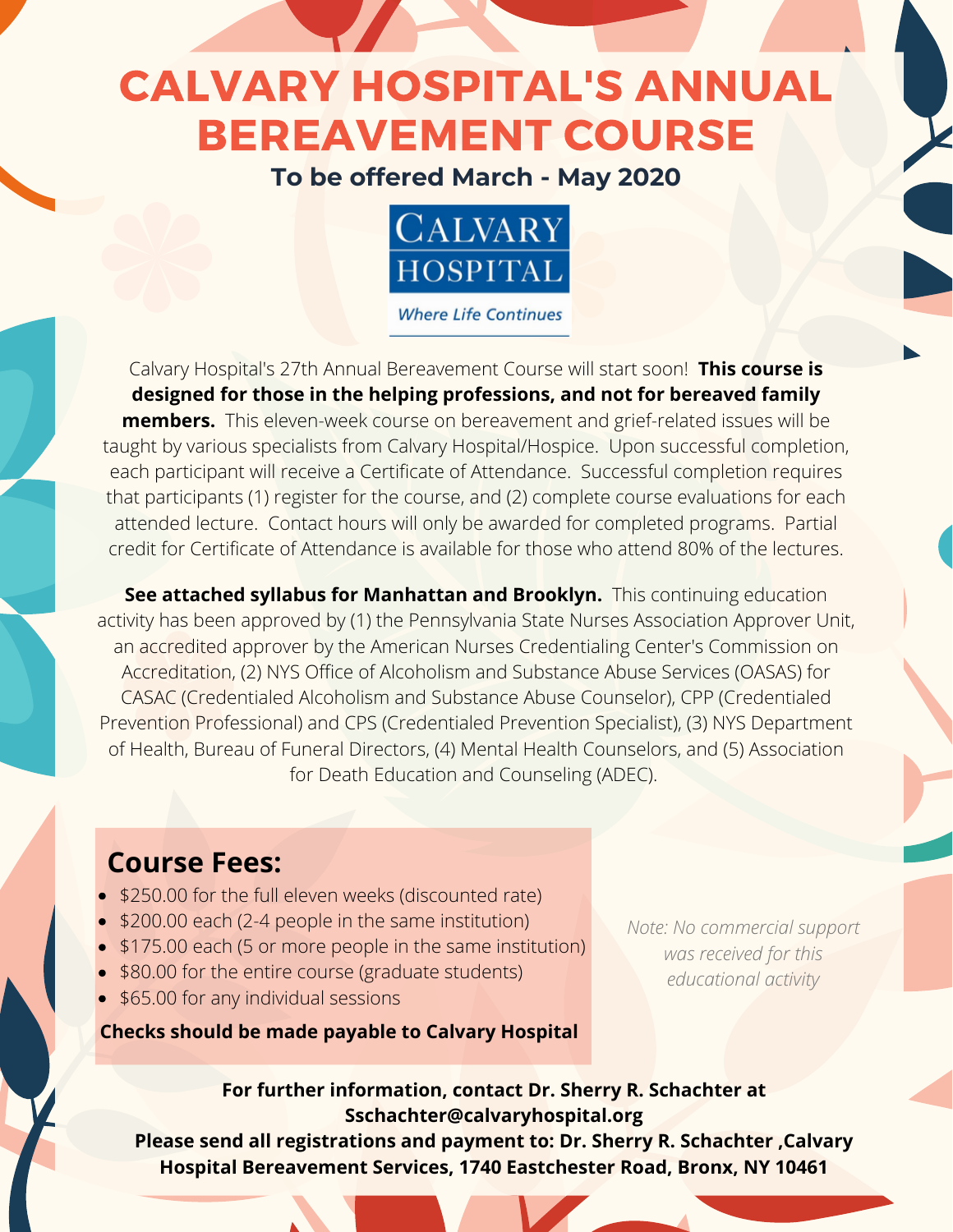## **CALVARY HOSPITAL BEREAVEMENT COURSE**

### **TUESDAY MANHATTAN SCHEDULE**

Terence Cardinal Cooke Health Care Center: 1249 Fifth Avenue - 9th Floor, New York, NY 10029

**6:00PM - 8:30PM**

## **DATE TOPIC OF LECTURE PRESENTER**

| March 3rd  | An overview of Normal Grief; Disenfranchised Grief        | Maria Georgopoulos, LMHC, FT                                             |
|------------|-----------------------------------------------------------|--------------------------------------------------------------------------|
|            | <b>Foundations of Grief Counseling</b>                    | Maria Georgopoulos, LMHC, FT                                             |
| March 10th | Making Decisions at the End of Life                       | Robert Siegel, MD                                                        |
|            | Delirium and Depression in the Dying Patient              | Robert Brescia, MD                                                       |
|            | <b>NOTE: NO SESSION MARCH 17TH</b>                        |                                                                          |
| March 24th | Bereavement of Young Adults, Siblings, and Adult Children | Joanne Castellanos, LMHC                                                 |
| March 31st | Children and Death                                        | Maria Georgopoulos,<br><b>LMHC-FT and Melanie</b><br>Pappalardi, MA, MSW |
| April 7th  | Death of a Child                                          | Sarah Peralta, MA, MHC-LP                                                |
| April 14th | Death of a Spouse                                         | Stephanie Insalaco, MA, MHC-LP                                           |
|            | Death in the Digital Age                                  | Stephanie Insalaco, MA, MHC-LP                                           |
| April 21st | The Hospice Perspective                                   | Amy Glasgow, MA, LMHC, GC-C                                              |
|            | <b>Compassion Fatigue</b>                                 | Joanne Castellanos, LMHC                                                 |
| April 28th | Multi-Cultural Aspects of Grief                           | <b>Chaplains - Pastoral Care Dept</b>                                    |
| May 5th    | Trauma: When Grief is Complicated                         | Maria Georgopoulos, LMHC, FT                                             |
| May 12th   | Meaning Making: Communities and Grief                     | Abby Spilka, MA, CT, MHC-LP                                              |
|            | Initiating Bereavement Support Groups and Interventions   | Rashida Sanchez, MA, FT                                                  |
| May 19th   | <b>Grief Through the Lens of Social Justice</b>           | Rashida Sanchez, MA, FT                                                  |
|            | <b>Self-Care Closing Ritual</b>                           | Stephanie Insalaco, MA, MHC-LP                                           |
|            |                                                           |                                                                          |

*Note: No commercial support was received for this educational activity*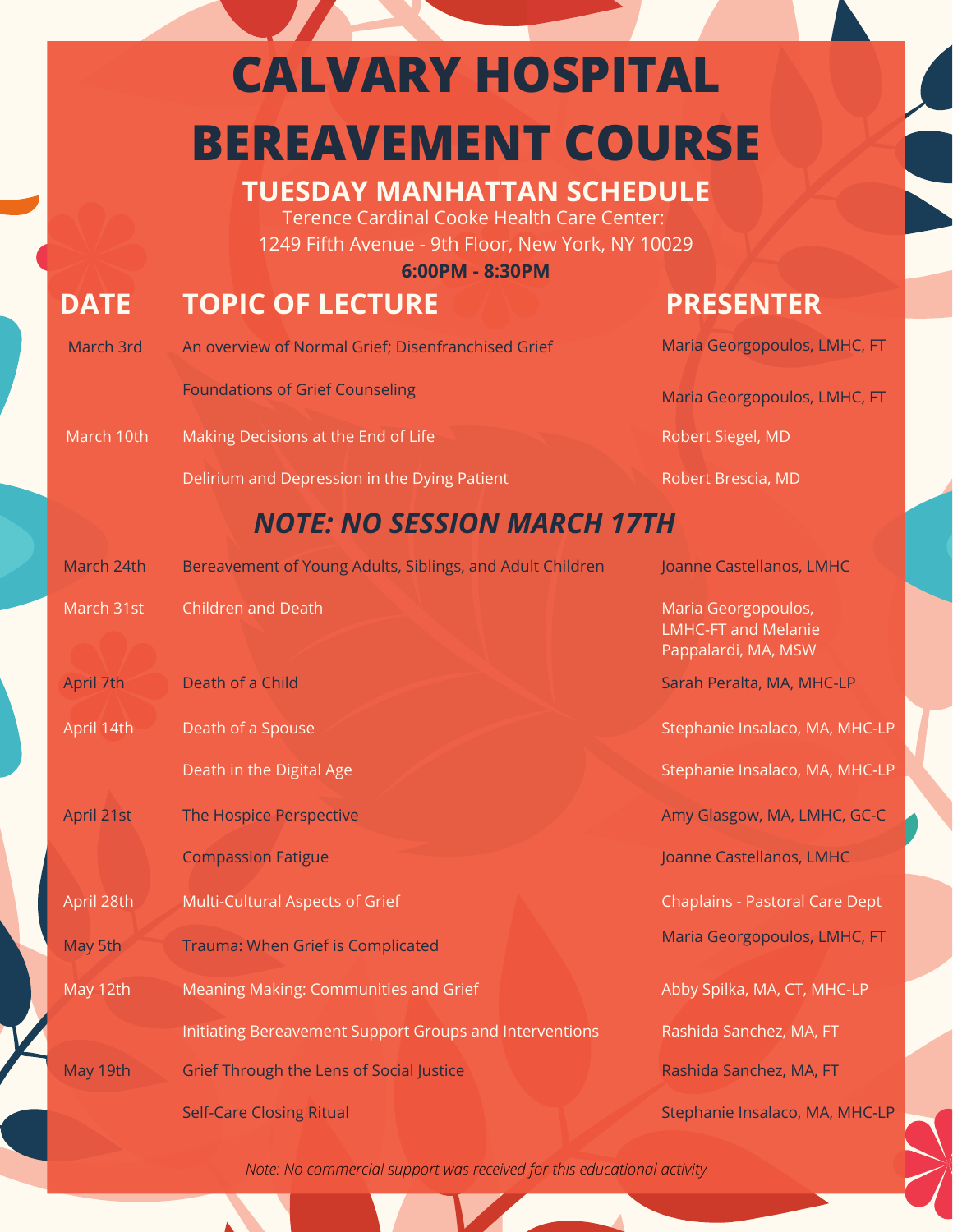# **CALVARY HOSPITAL BEREAVEMENT COURSE**

**WEDNESDAY BROOKLYN SCHEDULE**

St. Joseph High School: 80 Willoughby Street, Brooklyn, NY 11201 **6:00PM - 8:30PM**

## **DATE TOPIC OF LECTURE PRESENTER**

### March 4th An Overview of Normal Grief; Disenfranchised Grief Foundations of Grief Counesling Maria Georgopoulos, LMHC, FT Maria Georgopoulos, LMHC, FT March 11th Making Decisions at the End of Life Delirium and Depression in the Dying Patient Robert Siegel, MD Robert Brescia, MD March 18th Bereavement of Young Adults, Siblings, and Adult Children Abby Spilka, MA, CT, MHC-LP March 25th Children and Death Sarah Peralta, MA, MHC-LP April 1st Death of a Child Sherry R. Schachter PhD, FT, RN April 15th Death of a Spouse Death in the Digital Age Joanne Castellanos, LMHC Rashida Sanchez, MA, FT April 22nd The Hospice Perspective Compassion Fatigue Amy Glasgow, MA, LMHC, GC-C Joanne Castellanos, LMHC April 29th Multi-Cultural Aspects of Grief Chaplains - Pastoral Care Dept May 6th Trauma: When Grief is Complicated Maria Georgopoulos, LMHC, FT May 13th Meaning Making: Communities and Grief Initiating Bereavement Support Groups and Interventions Abby Spilka, MA, CT, MHC-LP Rashida Sanchez, MA, FT May 20th Grief Through the Lens of Social Justice Self-Care Closing Ritual Rashida Sanchez, MA, FT Stephanie Insalaco, MA, MHC-LP *NOTE: NO SESSION APRIL 8TH*

*Note: No commercial support was received for this educational activity*